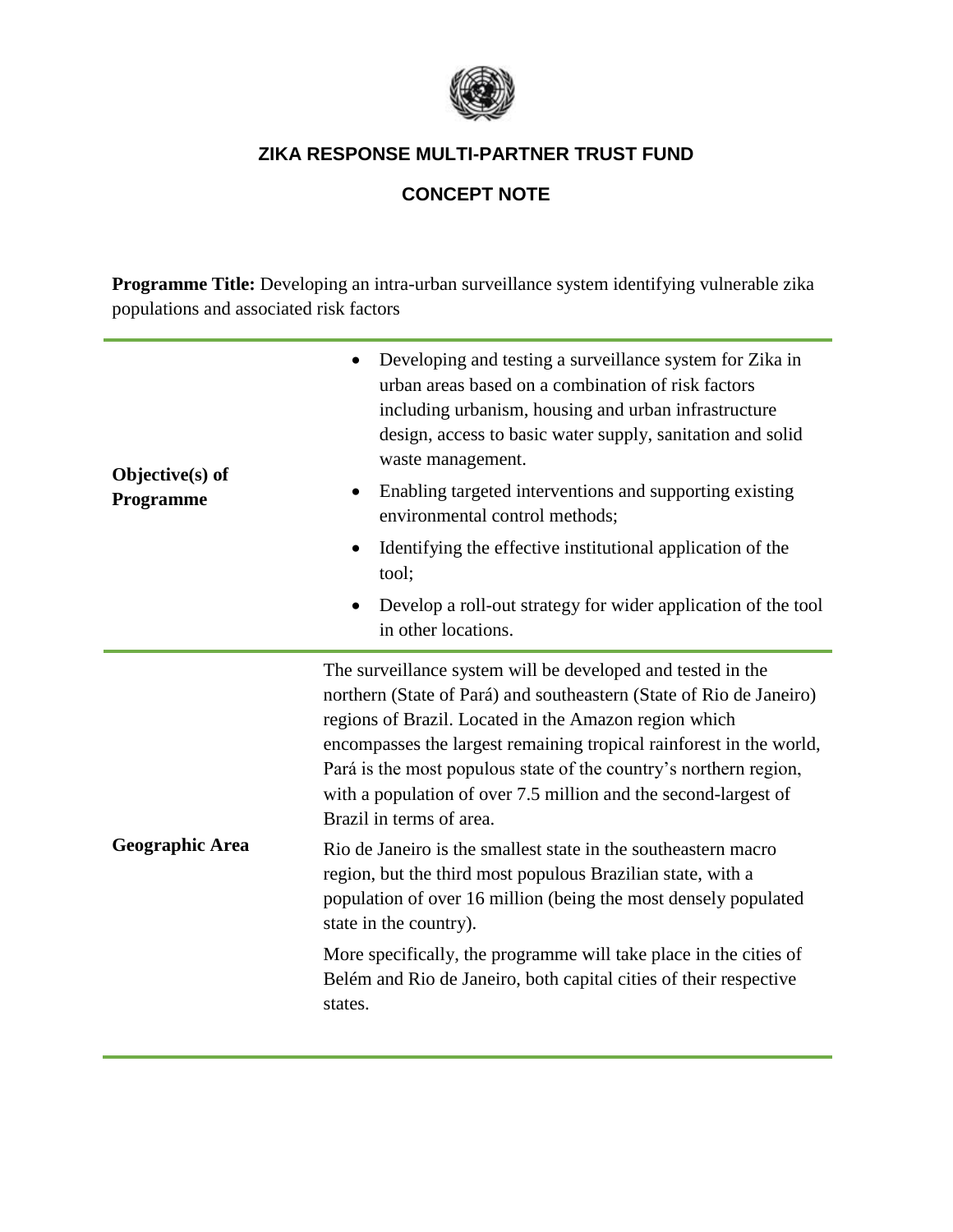

# **CONCEPT NOTE**

| <b>Implementing Entities</b>   | <b>UN-Habitat</b>                                                                                                                                                                                                                                                                                                                                                            |  |  |
|--------------------------------|------------------------------------------------------------------------------------------------------------------------------------------------------------------------------------------------------------------------------------------------------------------------------------------------------------------------------------------------------------------------------|--|--|
|                                | <b>WHO</b>                                                                                                                                                                                                                                                                                                                                                                   |  |  |
| <b>Timeframe</b>               | 2016-2018                                                                                                                                                                                                                                                                                                                                                                    |  |  |
| <b>Epidemiological context</b> | In April 2015, the public health authorities of Brazil confirmed<br>autochthonous transmission of Zika virus in the northeastern part<br>of the country.                                                                                                                                                                                                                     |  |  |
|                                | In October, 2015, cases of Zika virus spread and had been<br>detected in 14 states: Alagoas, Bahia, Ceará, Maranhão, Mato<br>Grosso, Pará, Paraná, Paraíba, Pernambuco, Piauí, Rio de Janeiro,<br>Rio Grande do Norte, Roraima, and São Paulo.                                                                                                                               |  |  |
|                                | In 2016, 165.932 cases of probable fever related to the Zika virus<br>were registred; 66.180 of which have been confirmed. Among<br>those, 5.925 are pregnant women. This year, Rio de Janeiro is part<br>of the most impacted areas.                                                                                                                                        |  |  |
|                                | Additionally, according to the Brazilian Ministry of Health, since<br>the beginning of the outbreak, four casualties related to the Zika<br>virus were reported; Rio de Janeiro and Pará both registered one<br>case respectively.                                                                                                                                           |  |  |
| <b>SRP</b> Objective           | The project will contribute towards the Stategic Objective on<br>Detection: "Develop, strengthen and implement integrated<br>surveillance systems at all levels for Zika disease, its<br>complications, other arborival diseases and their vectors, in order<br>to provide up-to-date and accurate epidemiological and<br>entomological information, to guide the response." |  |  |
| <b>Beneficiaries</b>           | Estimated direct beneficiaries include local population of Belém<br>(estimated population of 1,439,561 people) and local population of<br>Rio de Janeiro (more than 6,000,000). Indirect beneficiaries<br>include other municipalities in Brazil, and in the world, that can<br>benefit from the use of the intra-urban surveillance system for<br>Zika disease developed.   |  |  |
| Government                     | Government of the State of Pará, Government of the State of Rio                                                                                                                                                                                                                                                                                                              |  |  |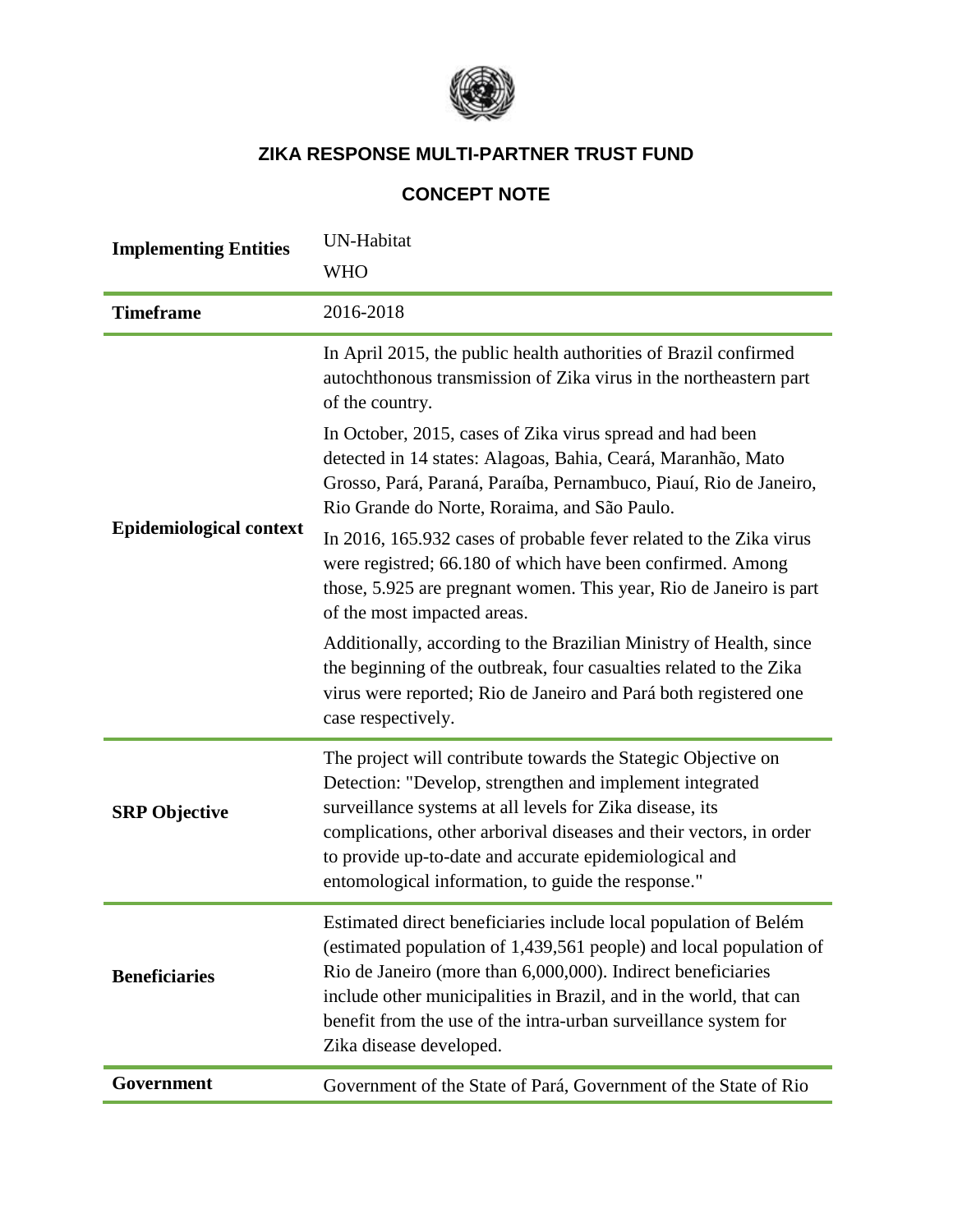

#### **CONCEPT NOTE**

**counterparts** de Janeiro, Municipality of Belém, Municipality of Rio de Janeiro, Federal Ministry of Health.

#### **Description of Programme Components and Key Output(s)**

The Zika outbreak and spike in microcephaly cases have been concentrated in the poor and underdeveloped urban neighborhoods and communities, which are most vulnerable to infection through high infestations of the vector *Aedes aegypti,* crowding and poor urban orhousing conditions (e.g. lack of window screens). *Aedes aegypti* is extremely well adapted to the human habitat, living in and around houses, and feeding almost exclusively on humans, surreptitiously, almost painlessly and unnoticed, in the morning and afternoon hours. Mosquito control methods for malaria vectors, such as treated mosquito nets or indoor residual spraying have little impact on *Aedes.* The numbers and types of *Aedes* larval habitats has exploded along with informal urbanization and the proliferation of both 'essential' domestic water storage containers, and "non-essential", tires, tin cans, other solid waste that can collect rainwater and provide a larval habitat. Therefore, a lack of reliable running water, inadequate water storage, poor waste management, in conjunction with urban crowding and poor quality urban housing and planning, has provided opportunities for the mosquito larval habitats to proliferate transmission of the Zika, as well as dengue and chikungunya virus. There is also a need to understand more fully the pattern of the disease in low-income areas and to track the spatial aspects and understand the inter-urban differentials. To this end, systems that enable low-income settlements to be efficiently mapped are of critical importance.

Components:

- Developing an intra-urban surveillance system for Zika disease identifying high risk areas in urban settings based on a combination of neighborhoods and housing design, access to basic water supply, volume of potential *Aedes* larval habitats, sanitation and solid waste management.
- Spatially mapping data from local health care facilities on health status and other environmental diseases, and comparing this to identified urban risk factors to verify and strengthen the surveillance model.
- The surveillance model will support the existing environmental control methods for mosquito control focusing on larval source management. The tool would be aimed at community health workers, planners and those responsible for vector control, and would be used primarily to predict where outbreaks are most likely to occur, enabling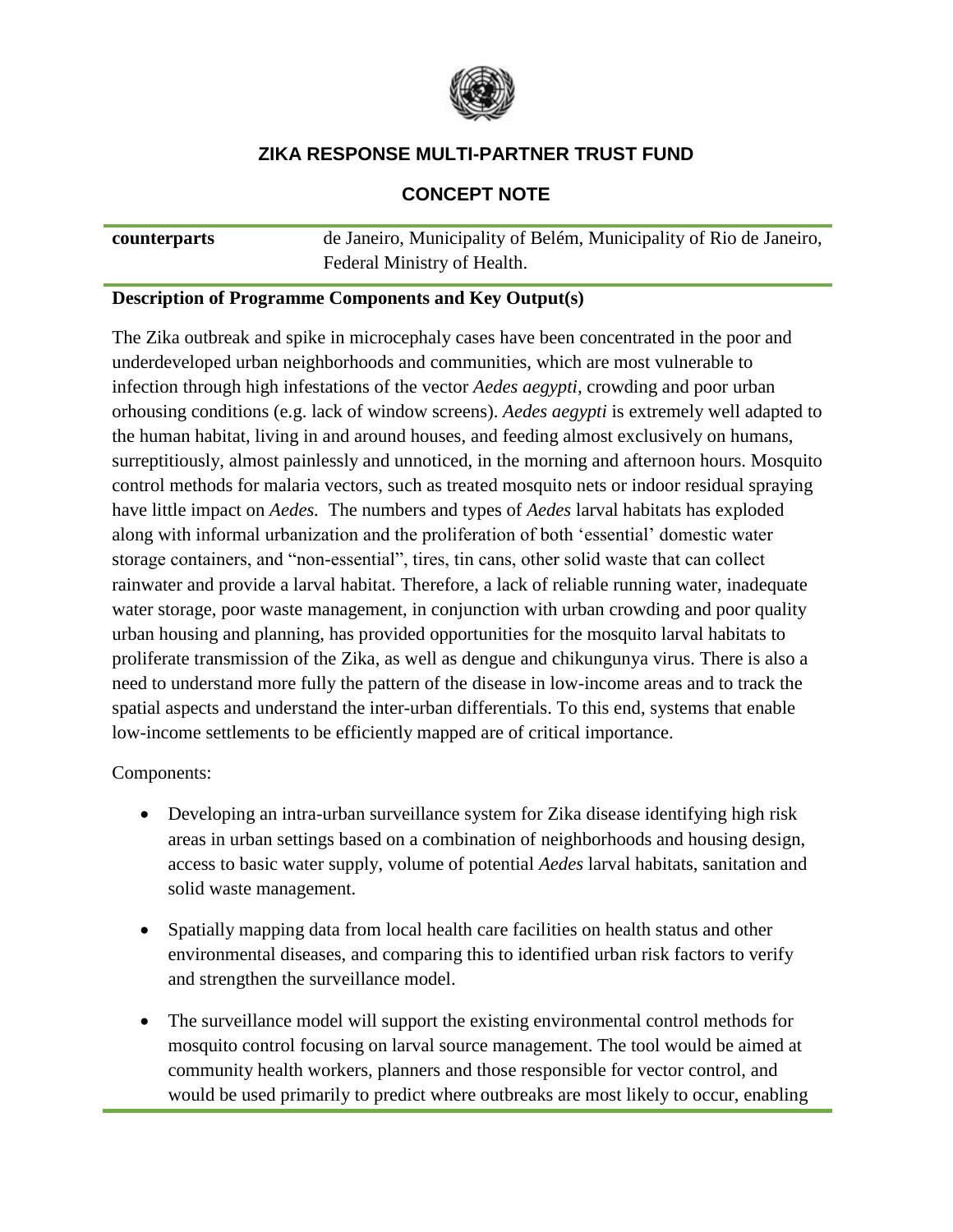

### **CONCEPT NOTE**

targeted interventions.

 The project will rely on UN-Habitat's expertise on urban systems and typologies and its collaboration on urban health and integrated vector management with WHO. Collection of local health data from ministries of health and local authority records and WHO offices.

Programme outputs:

- **Development of an intra-urban surveillance system identifying vulnerable zika neighborhoods and populations and associated urban risk factors**. UN-Habitat have assessed spatial addressing systems for slum and low-income population to give physical addresses to residents. This information combined with simple sanitary inspections and entomological characteristics of the vector will be used to attempt to quantify the domestic and peri-domestic urban risk factors for Zika, based on expert knowledge of WHO and local partners. The resulting model coupled with some external factors, for example climate related factors. The assessments are best carried out using known community actors and must be designed as such.
- **Data on health status and other environmental diseases spatially mapped to verify and strengthen the surveillance model. Existing h**ealth information from local clinics and health care facilities will be obtained and the information overlayed on the mapped risk factors using simple geographical information systems. This will enable comparison of urban risk factors with actual prevalence and incidence of Zika. The tool will be developed in a user-friendly way that enables local actors to make rapid decisions on control strategies.
- **Development of a multi-sectoral response approach at the local level**. Key to the success of the project will be the institutional application of the results of the model. The local response will need inputs from both medical and non-medical actors. Some decisions will have to be made concerning which control methods are prioritised based on available resources. The project will establish such local teams and examine the effectiveness of application. It may be possible that existing initiatives on WASH and drainage for example may need modification to optimise Zika eradication.
- **Documentation of the tool and its application**. Assuming there is a demonstrated success, the tool will be developed into a user friendly package that can readily be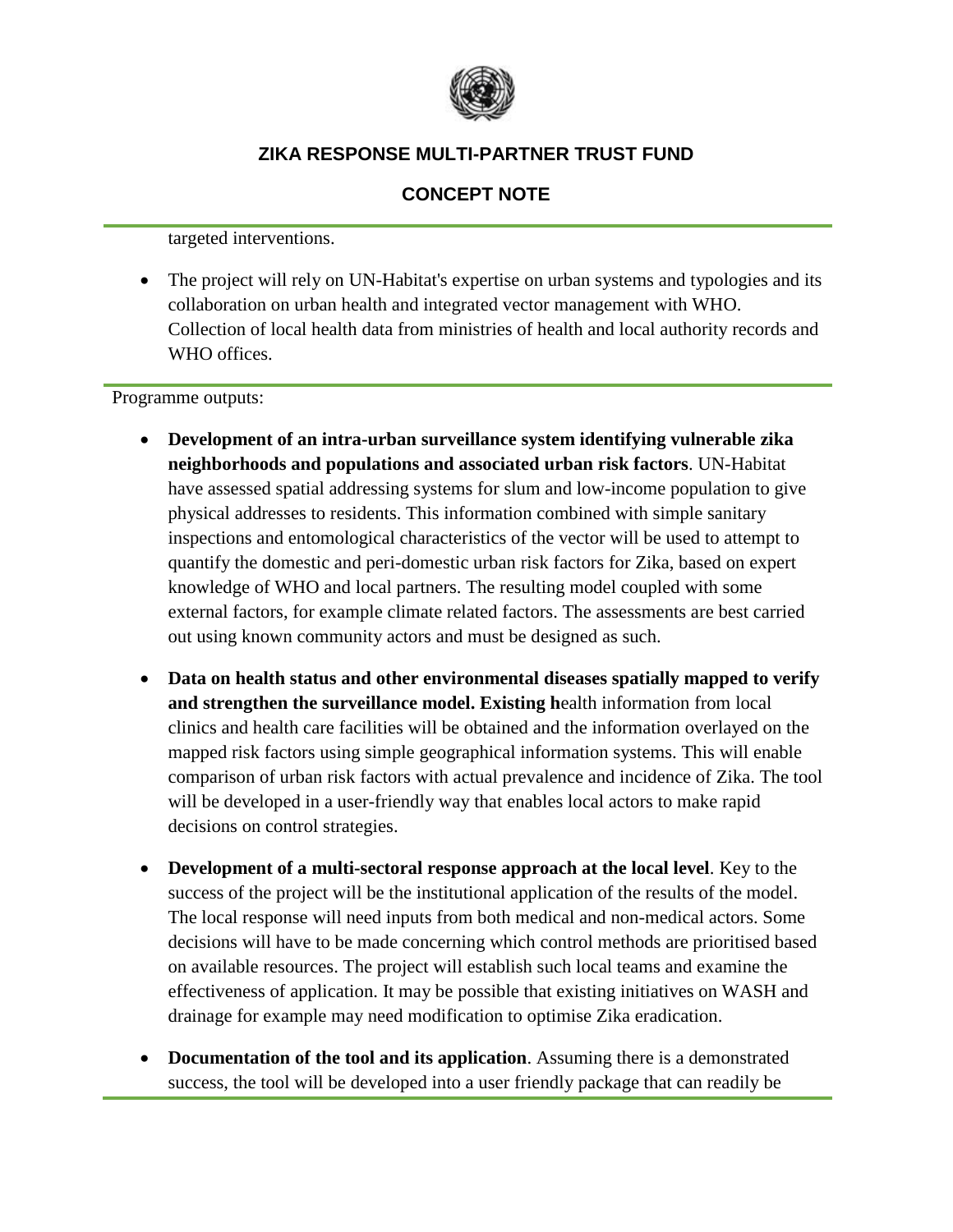

## **CONCEPT NOTE**

adapted to local institutional structures.